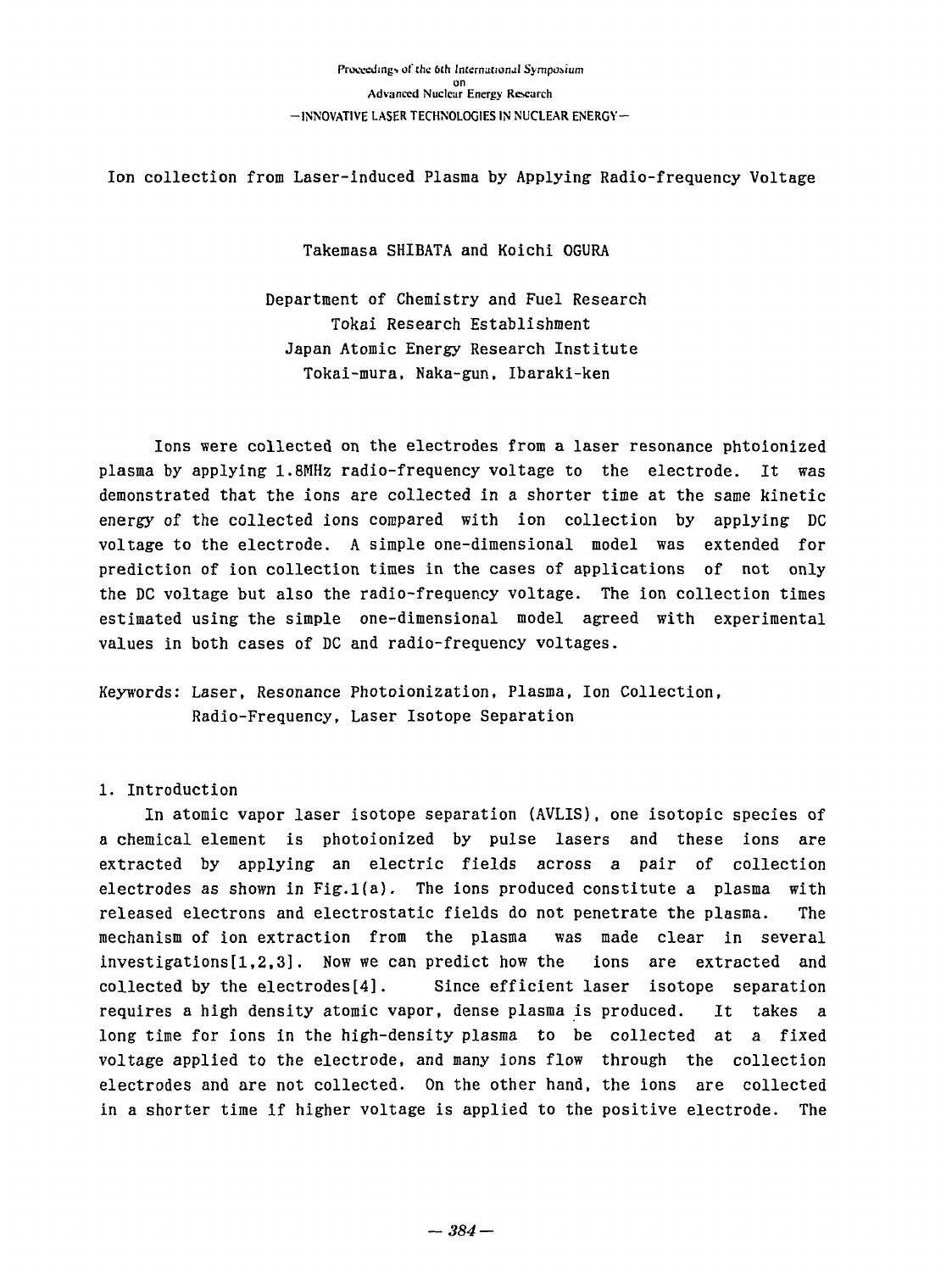extracted ions impinge on the collector electrode and sputter the specified extracted ions impinge on the collector electrode and sputter the specified atoms which have already collected. The kinetic energy of the impinging ions corresponds to the applied voltage, and self sputtering yield grows with corresponds to the applied voltage, and self sputtering yield grows with increasing kinetic energy of the impinging ions. Hence, higher potential increasing kinetic energy of the impinging ions. Hence, higher potential application causes sputtering of more specified atoms on the collection application causes sputtering of more specified atoms on the collection electrode. Therefore, it is desirable that all ions are collected in a short electrode. Therefore, it is desirable that all ions are collected in a short time with low kinetic energy of the collected ions. time with low kinetic energy of the collected ions.

For improvement of ion collection, we tried using a positively biased wire For improvement of ion collection, we tried using a positively biased wire electrode[5] shown in Fig.l(b). With this method, the ions are collected from electrode[5] shown in Fig.l(b). With this method, the ions are collected from the laser-induced plasma in a shorter time at the same kinetic energy or at lower kinetic energy in the same collection time compared with the conventional parallel electrode method. conventional parallel electrode method.

In this paper, we attempted ion collection from laser-induced plasma by 1n this paper, we attempted ion collection from laser-induced plasma by applying radio-frequency voltage as shown in Fig.  $1(c)$ . In this case, the ions are expected to be collected in a shorter time compared with the parallel electrode method because the ions are collected by both collector electrodes



Fig.l Three methods for ion collection from the laser induced plasma. Lower Fig.l Three methods for ion collection from the laser induced plasma. Lower parts show the potential distributions during the ion collecdtion. parts show the potential distributions during the ion collecdtion.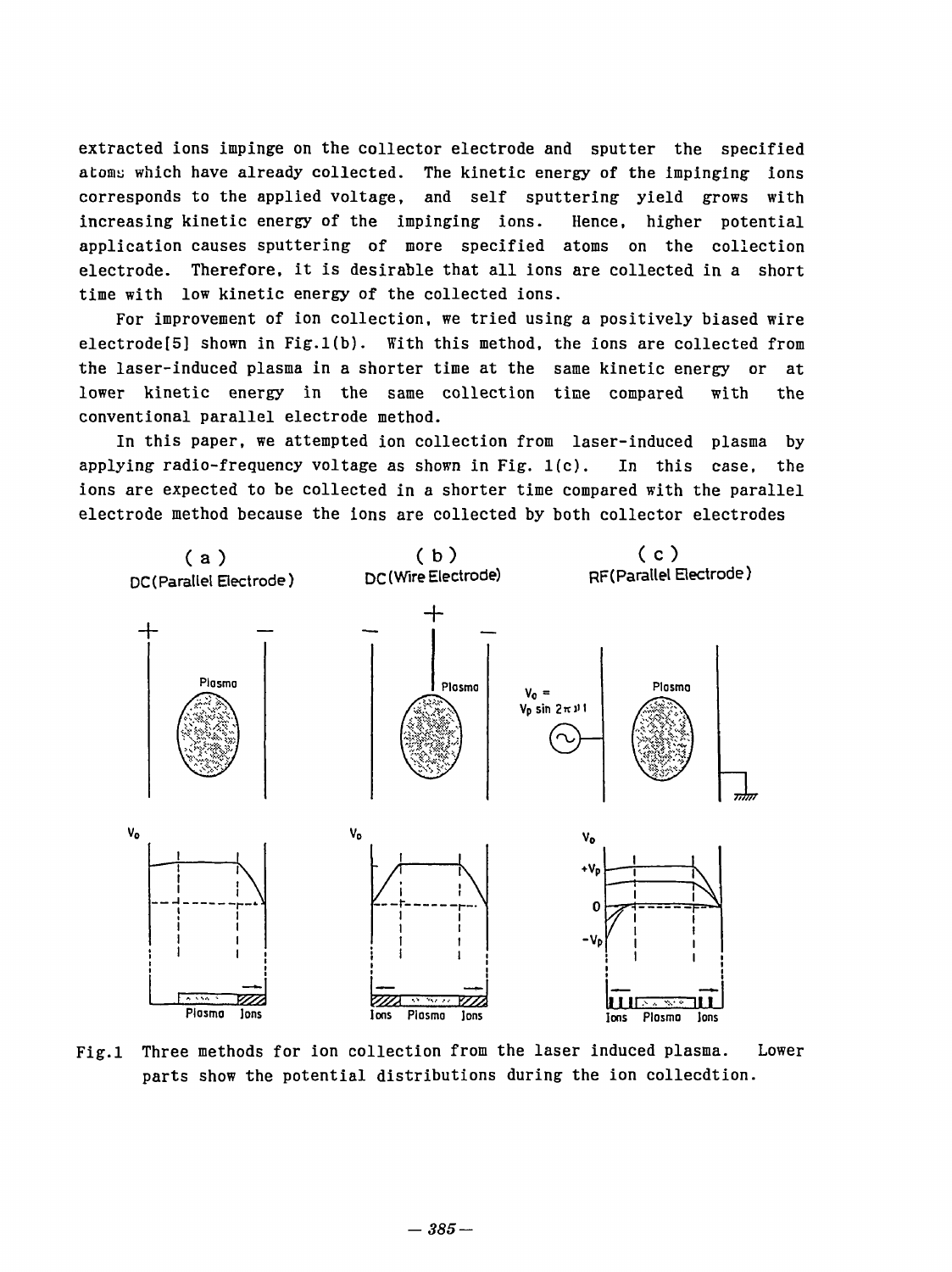in the same way as the wire electrode method. Moreover, compared with thewire electrode method, this method has an advantage that there is no need to install the wire electrode between the collection electrodes. to insta11 the wire electrode between the collection electrodes. compared with

## 2. Experimental 2. Experimental

The experimental apparatus is shown schematically in Fig.2. A gadolinium The experimental apparatus is shown 5chematically ln Fig.2. A gadollnium atomic beam was produced by electron beam heating. To remove the plasma atomic beam was produced by electron beam heating. To remove the plasma contained in the atomic beam, negative potential of 200 V was applied to the contained in the atomic beam. negative potentia1 of 200 V was applied to the elimination electrodes[6]. The atomic beam collimated by a slit of width *14* mm elimination electrodes[6]. The atomic beam co11imated by a 51it of width 14 mm and length 80 mm entered the laser interaction region between the two and length 80 mm entered the laser interaction region between the two collection electrodes. The space between the electrodes was 20 mm. The atomic collection electrodes. The space between the electrodes was 20 mm. The atomic beam flux was monitored by a quartz crystal sensor. Two Faraday cups were set beam flux was monitored by a quartz crystal sensor. Two Faraday cups were set at one collection electrode in order to measure the collected ions. at one collection electrode in order to measure the col1ected ions. The collection electrode has two rectangular holes. The holes was so long along the stream of the atomic beam that the ion currents detected by the along the stream of the atomic beam that the ion currents detected by the Faraday cups were proportional to the total ion current collected by the collection electrodes. A stainless steel mesh having transparency of 80 *%* was collection electrodes. A stainless steel mesh having transparency of 80 % was



Fig.2 A Schematic view of the experimental appratus, Fig.2 A Schematic view of the experimental appratus.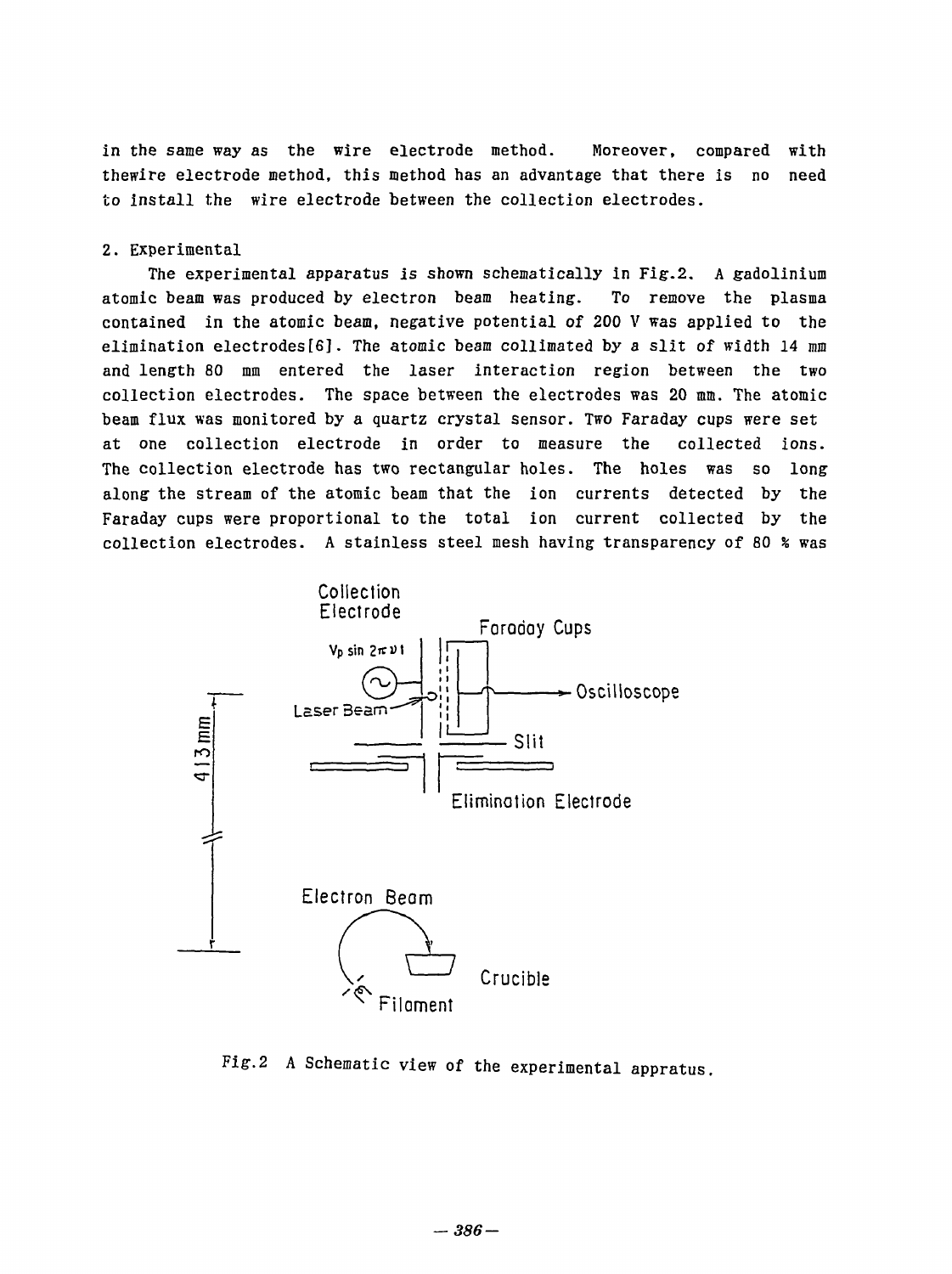spot-welded on the holes so as not to change the electric field between the spot-welded on the holes so as not to change the electric field between the collection electrodes. collection electrodes.

Gadolinium atoms were ionized by the following two-wavelength two-step Gadolinium atoms were ionized by the fOllowing two-wavelength two-step resonance photoionization[7] using two pulse dye lasers:

 $\lambda_1$ =441.1 nm(533 cm<sup>-1</sup> (J=4)  $\rightarrow$  23196 cm<sup>-1</sup> (J=5))

X2=376.2 nm λ2=376.2 nm

where  $\lambda_1$  is the first-step laser wavelength and  $\lambda_2$  is the second-step laser wavelength. The pulse duration of the dye laser was about 10 ns and wavelength. The pulse duration of the dye laser was about 10 ns and timeintervals between the two output pulses of the lasers were adjusted to be timeintervals between the two output pulses of the lasers were adjusted to be about 20 ns. Radio-frequency voltage of 1.8 MHz was applied to the one about 20 ns. Radio-frequency voltage of 1.8 MHz was app1ied to the one collector electrode and another collector electrode was grounded. The ion collector electrode and another collector electrode was grounded. The 10n currents in the case of the parallel electrode method were also measured for currents in the case of the parallel e1ectrode method were a1so measured for comparison. comparison.

## 3. Experimental results 3. . Experimental results

Typical oscillograms of the ion currents measured with the Faraday cups Typical oscillograms of the ion currents measured with the Faraday cups are shown in Fig. 3(a). The peak RF voltage applied to the collector are shown in Fig. 3(a). The peak RF voltage applied to the collector electrode was  $\pm 140$  V. All ions between the electrodes were collected by the collection electrodes within 18 us. Assuming ions were collected at both collection electrodes within 18μs. Assuming ions were collected at both electrodes, the initial ion density of the plasma was estimated to be



Fig.3 Examples of mesasured oscilograms of ion collection currents. Fig.3 Examples of mesasured oscilograms of ion collection currents. (a)Ion collection by RF voltage {a}Ion co11ection by RF voltage

(1.8 MHz. peak voltage: 140 V, initial plasma density:3.5xlo<sup>9</sup>cm"*- )*  (1.8 MHz, peak voltage: 140 V, initial p1asma density:3.5x109cm-:) (b)Ion collection by DC voltage {b}Ion collection by DC v01tage

(100 V, initial plasma density:3.8×10<sup>9</sup>cm<sup>-3</sup>)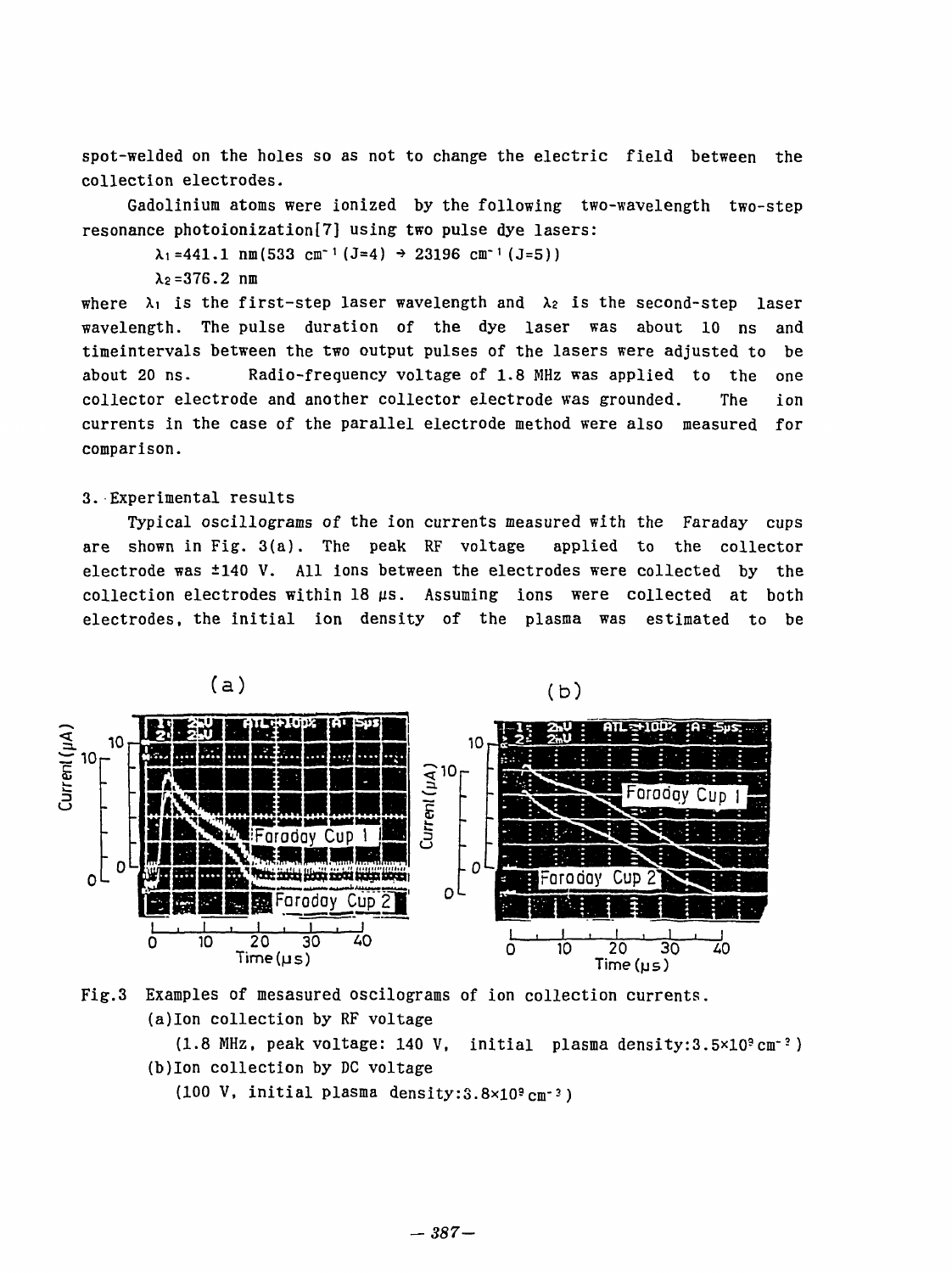3.5x10<sup>s</sup> cm-<sup>3</sup> from the integration of the ion current considering the 3.5xl09 cm-? from the integration of the ion current considerlng the transparency of the meshes. Figure 3(b) shows one example of the Faraday cup signals in the case of the DC parallel electrode method. The initial ion density was estimated to be  $3.8 \times 10^3$  cm<sup>-2</sup>. In this case the ion collection time was 38 us. time was 38μs.

In Fig.4, the collection times are shown by solid circles as a function of nFig.4, the collection times are shown by solid circles as a function of initial plasma density for three cases of RF voltage of  $\pm 140$  V and DC voltage of 50 V and 100 V. The plasma density was varied by altering the atomic density at the laser interaction region. Solid lines show the ion atomic density at the laser interaction region. Solid lines show the ion collection times estimated with a one-dimensional model described in the collection times estimated with a one-dimensional model described in the nextsection. nextsection.



Fig.4 Collection time as a function of initial plasma density, solid circles Fig.4 Collection time as a function of initial Plasma density. solid circles are the experimental values. Solid lines are estimated values with a are the experimental values. Solid lines are estimated values with a one dimensional model. one dimensional model. (a)Ion collection by RF voltage(1.8 MHz, peak voltage:  $\pm 140$  V) (b)Ion collection by DC voltage(100 V) (b)Ion collection by DC voltage(100 V) (c)Ion collection by DC voltage( 50 V) (c)lon collection by DC voltage( 50 V)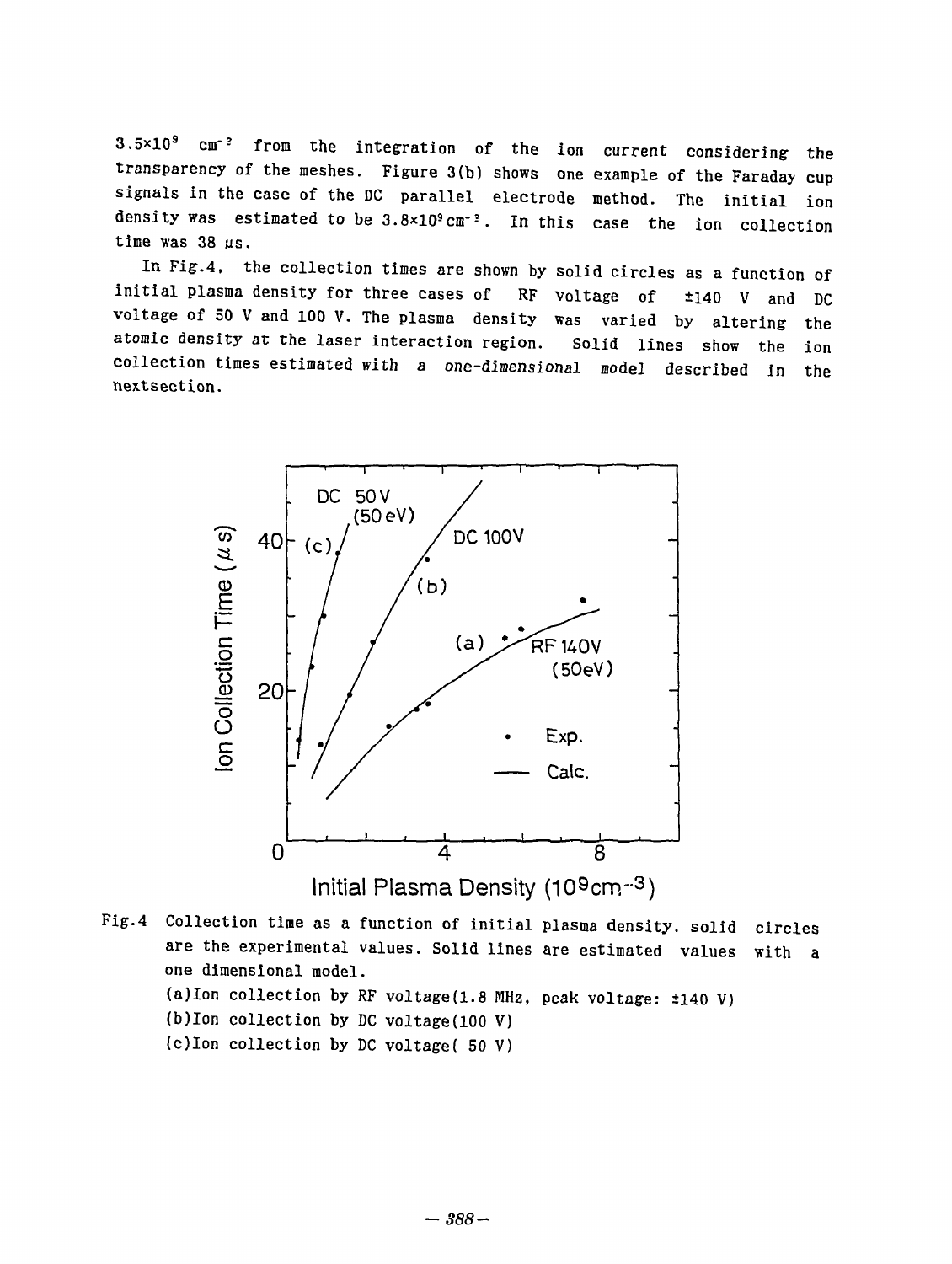4. Extension of a simple one-dimensional model for application of radio-4. Extenslon of a slmple one-dimensional model for applicatlon of radiofrequency voltage frequency voltage

In our previous papers[3,5], we showed that a simple one-dimensional model In our prevlous papers[35] , we showed that a simple one-dimensional model can predict the ion collection times for DC voltage applications of both the can predict the 10n collection times for DC voltage applications of both the parallel electrode method and the wire electrode method. The one-dimensional parallel electrode method and the w1re electrode method. The one-dimensional model includes the following ion collection behaviors: model includes the fOllowing ion collection behaviors:

(l)The potential of the laser-induced plasma is slightly higher than that of (l)The potential of the laser-induced plasma is slightly higher than that of the positive electrode.

(2) the plasma flows with the atomic beam. (2) the plasma flows with the atomic beam.

(3) the plasma expands with the Bohm velocity(Ve=0.6(kTe/M)<sup>1/2</sup>).

(4) the ions are extracted from the plasma at the rate of the space-chargelimited current and this ion extraction causes the retrograde motion of the limited current and this ion extraction causes the retrograde motion of the plasma boundary from the electrode plate. plasma boundary from the electrode plate.

(5) the plasma boundary moves according to the difference between plasma (5) the plasma boundary moves according to the difference between plasma expansion and reduction caused by ion extraction. expansion and reduction caused by ion extraction.

In the case of applying RF voltage, (2) and (3) hold as it is. If the ion In the case of applying RF voltage, (2) and (3) hold as it is. If the ion current at the RF voltage application is known, plasma reduction due to ion current at the RF voltage application is known, plasma reduction due to ion extraction can be estimated and the simple one-dimensional model for RF extraction can be estlmated and the simple one-dimensional model for RF voltage application can be made. voltage application can be made.

We estimated the ion current by simulating the moving ions between We estimated the ion current by simulating the moving ions between theplasma boundary and the collection electrode. Figure 5 shows one model theplasma boundary and the ccllection electrode. Figure 5 shows one model of ion extraction from the plasma by applying the RF voltage. Emission of ion extraction from the plasma by applying the RF voltage. Emission surface corresponds to the plasma boundary emitting the ions. The RF voltage , V<sub>0</sub>, is V<sub>P</sub>sin2πνt, where V<sub>P</sub> is the peak voltage of RF and *ν* is the frequency. As shown in Fig.1(c), the plasma potential is expected to be equal to Va As shown in Fig.l(c), the plasma potential is expected to be equal to Vo when Vo > 0 V and 0 V when Vo < 0 V. At each time step, positive charge is produced at the emission surface so that electric field at the emission produced at the emission surface so that electric field at the emission surface may be 0 V/m. Each positive charge moves to the collection electrode in the electric field between the emission surface and the electrode. The electric field at each time step is obtained from Poisson's equation. Here, electric field at each time step is obtained from Poisson's equation. Here, when  $V_0 < 0$  V,  $E = 0$  V/m because the plasma potential is 0 V. There is some places where electric potential is higher than V<sub>0</sub> due to positive charge between emission surface and the electrode. In this case the electron in between emission surface and the electrode. In this case the electron in the plasma will move to the place where  $V > V_0$  and the potential will become Va and the electric field will be 0 V/m.. We continued the calculation until Vo and the electric field will be 0 Vjm.. We continued the calculation until steady state is reached. The ion current density at the steady state, i, was found to be  $A V_P$ <sup>2,2</sup>/d<sup>2</sup>, where A is a proportional constant and d is distance between emission surface and the electrode. The A value determined distance between emission surface and the electrode. The A value determined from the calculation to be 0.49 times of that for DC parallel electrodes. from the calculation to be 0.49 times of that for DC parallel electrodes.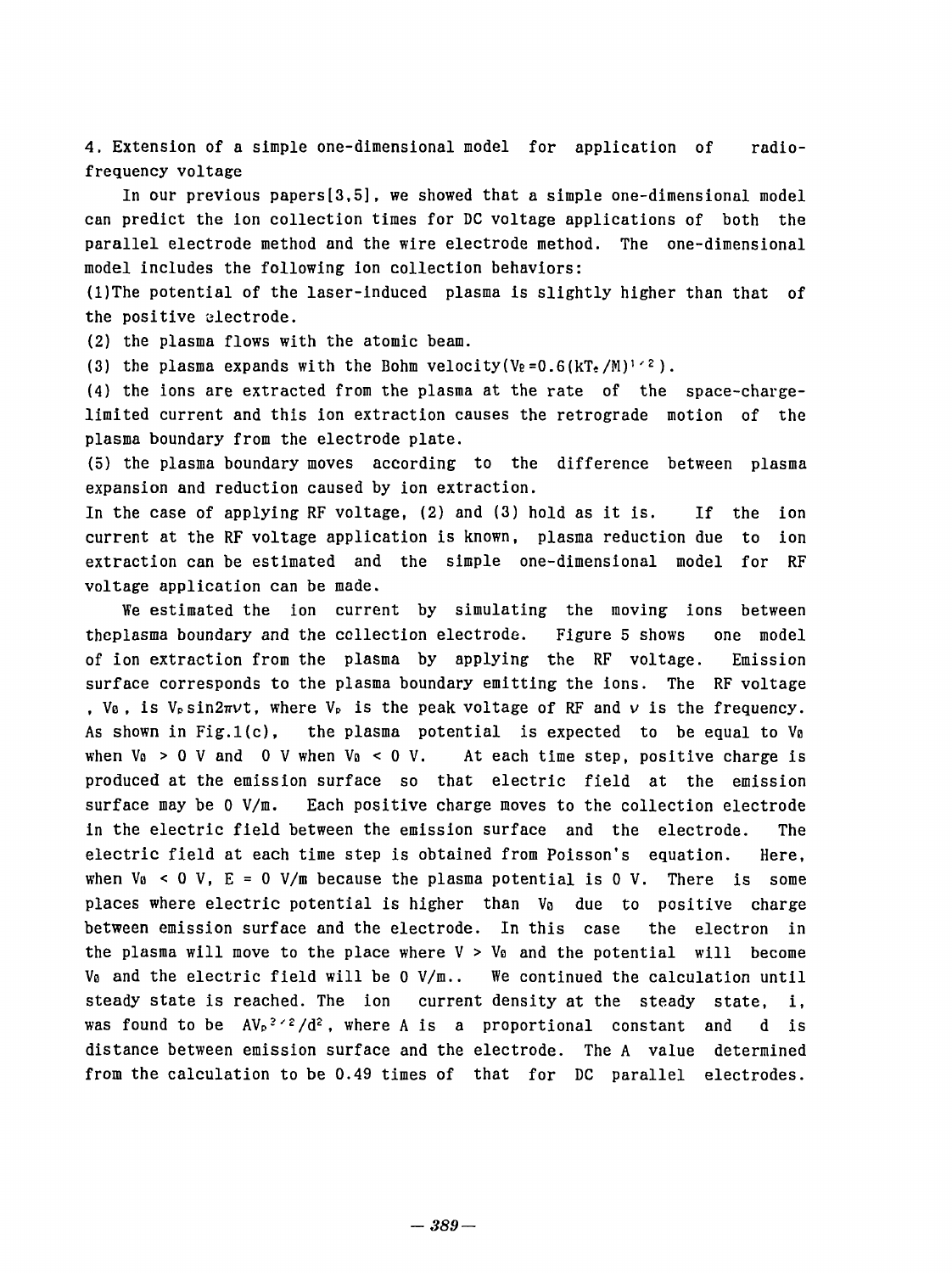Thus, we can apply the simple one-dimensional model to RF voltage application. Moreover, kinetic energy of ion collected on the collection electrode was only Moreover, kinet1c energy of 10n collected on the collect10n electrode was only about  $V_P/3$  (eV).

The calculated ion collection times shown by solid lines in Fig. 4 agreewith the experimental values for not only DC voltage method but also RF agreewith the exper1mental values for not only DC v01tage method but a1so RF voltage method. This means that the the simple one-dimensional model was voltage method. This means that the the simple one-dimensional model was extended for prediction of ion collection times in the cases of applications of not only the DC voltage but also the RF voltage.

In the case of RF voltage application of Vp=±140 V, kinetic energy of 1n the case of RF voltage app11cation of Vp=z140 V, kinetic energy of collected ions is expected to be about 50 eV from the simulation, which was collected 10ns 1s expected to be about 50 eV from the s1mulation, wh1ch was recently confirmed by measuring the kinetic energy[8]. In the case of application of DC voltage of 50 V, the energy of collected ions is 50 eV. application of DC voltage of 50 V, the energy of co1lected ions 1s 50 eV. Therefore, Fig. 5 shows that the ions are collected in a shorter time at the Therefore, Fig. 5 shows that the ions are collected in a shorter t1me at the same kinetic energy of the collected ions compared with ion collection by same kinetic energy of the col1ected ions compared with ion co1lection by applying DC voltage to the electrode. app1ying DC vo1tage to the e1ectrode.



Fig.5 A model for calculation of current density of ions extracted by RF Fig.5 A mode1 for ca1cu1ation of current density of 10n5 extracted by RF voltage. voltage.

(l)Production of positive charge so that E = 0 V/m at the emission (l)Production of positive charge so that E = 0 V/m at the emission surface. surface.

- $(2)E = 0$  V/m where  $V > V_0$ .
- $(3)E = 0$  V/m, when V < OV.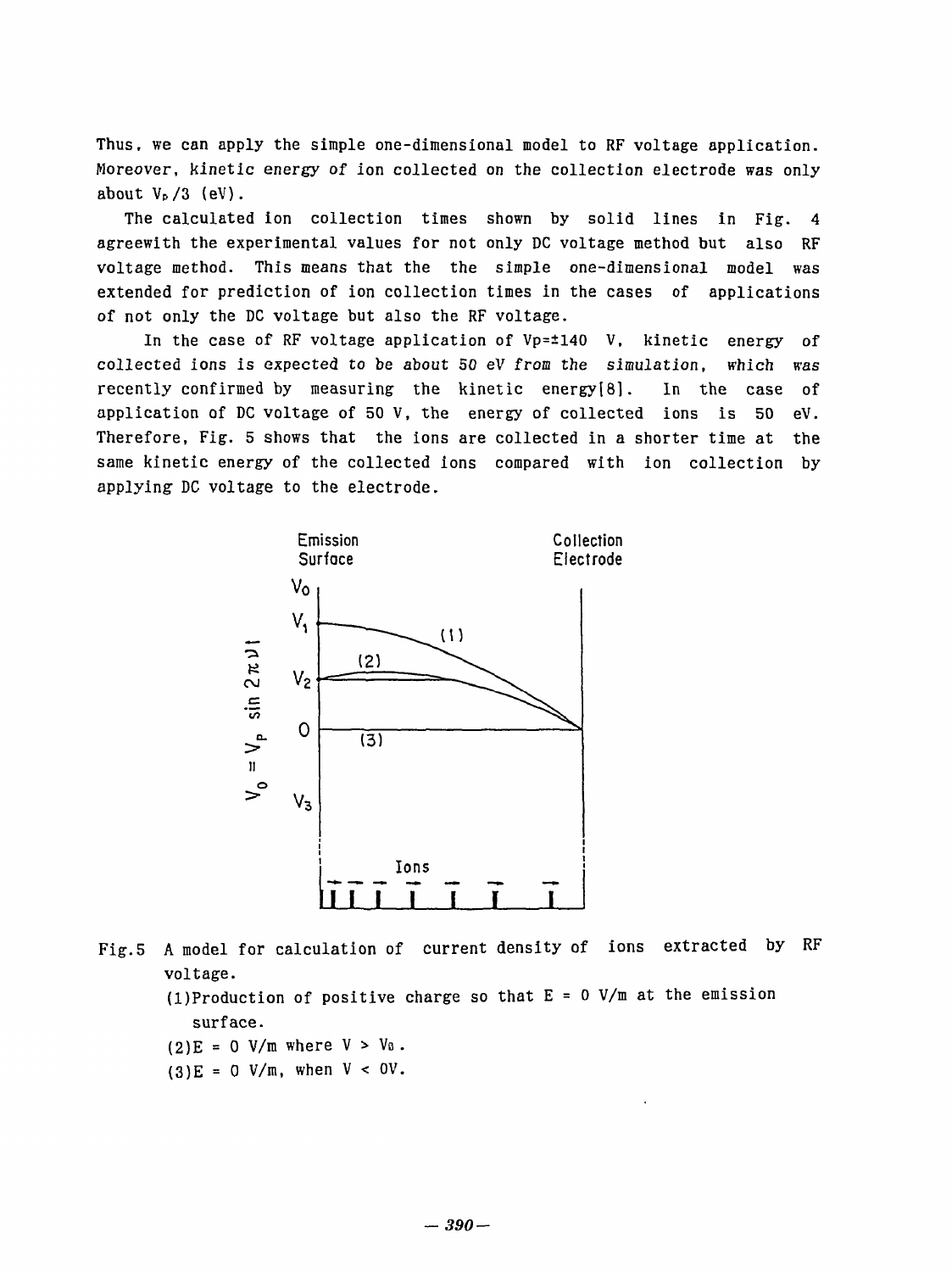## 5. Discussion 5. Discussion

The experimental conditions described above are far from those of AVLIS The experimental conditions described above are far from those of AVLIS plant. In order to know whether RF voltage method is effective or not, plant. In order to know whether RF voltage method is effective or not, the ion collection times were estimated with the simple one-dimensional model under the following conditions that are considered to be close to AVLIS plant:(1)initial density of <sup>225</sup>U<sup>\*</sup> is 3×10<sup>10</sup>cm<sup>-3</sup>.(2)width of the initial plasma the model is 3cm. (3)distance of the collection electrodes is 5 cm. Figure 6 shows the possibility that with RF voltage method the ions are collected in a shorter time at the same kinetic energy than DC voltage methods of both the conventional parallel method and the wire electrode method. conventional parallel method and the wire electrode method.



Fig.6 Estimated ion collection times of  $235^{\circ}$ U<sup>\*</sup> under the follwing conditions.  $(1)$ initial density is  $3\times10^{10}$  cm<sup>-3</sup>. (2)width of the initial plasma is 3cm. (2)width of the 1nitial plasma is 3cm. (3)distance of the collection electrodes is 5 cm (3)distance of the collection electrode5 i5 5 cm.